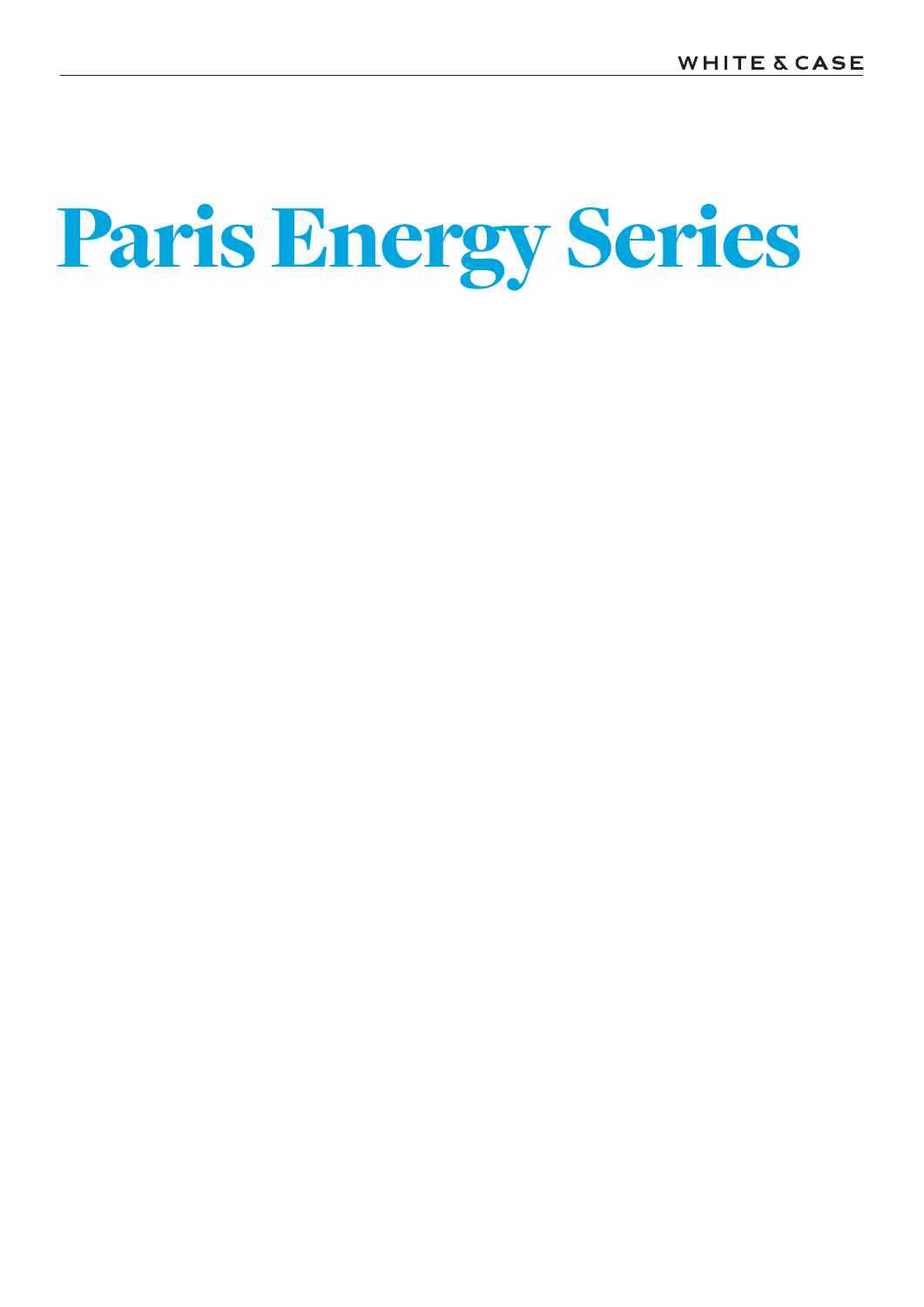# **The Paris Agreement on Climate Change: Beware the Shield? – Arbitral Implications for the Oil and Gas Sector** March 2016

On 12 December 2015, the Paris Agreement (or the "Agreement") on climate change was signed by 195 States and the EU, provoking scenes of euphoria among the delegates involved. The Agreement sets out how the great majority of the world's countries shall tackle climate change from 2021. While the parties agreed on the "urgent need" to reduce greenhouse gas (or "GHG") emissions and on making progressively greater reductions into the future, overall, the language of the Agreement is often vague and aspirational. But this does not mean it is toothless; the significance of the Agreement cannot and should not be reduced to the black letter. Given the current deference accorded by tribunals to State regulatory actions, the Agreement may serve as a springboard for further climate change-related regulatory measures by States and those States may well invoke (and be well advised to invoke) the Agreement in defence to claims of unfair treatment by international investors. Many of the measures likely to be taken have implications for the oil and gas industry and deserve attention.

### **A deferential approach to a State's right to regulate may be in the ascendancy**

Bilateral and multilateral investment treaties are by definition geared to the protection of the rights of investors confronted with state action. But that being said, recent arbitration awards show that the pendulum may well have swung more towards States whose "inherent right" to regulate has in many decisions been expressly recognized.<sup>1</sup> Whereas in the past many investment case decisions were seen to accord investors substantive protections whatever the State's motivation for the measures complained of, this seems to have changed. It has been observed that tribunals now tend to accord States greater leeway in regulating their economies consistent with longer term goals.<sup>2</sup>

As will be seen, the essence of many recent decisions seems fixed upon the investor's expectations when entering into the investment in the first place and whether those expectations were reasonable.3 This case-law suggests that an investor cannot close its eyes to the possibility that the host state may indeed regulate the sector in which it finds itself, at cost to the investor.

The roots of the current trend can be seen as early as a decade ago. In *Saluka v Czech Republic*, for example, it was held that a State is not liable to pay compensation to a dispossessed foreign investor when, in the normal exercise of its regulatory powers, it adopts in a nondiscriminatory manner *bona fide* regulations that are aimed at the general welfare.<sup>4</sup>

More recently, in the pending *Perenco v Ecuador* arbitration, it was decided that where oilfield operators suspend operations due to State regulation, the State can validly intervene in the operations of the oil blocks to maintain their continuity of operation. The basis of that decision was the tribunal's finding that Ecuador had demonstrated the potential production losses and various technical problems that could have ensued had operations been suspended. The tribunal also held that the intervention in the operations could not be said to have interfered with the rights of management and control over the blocks – and could not amount to an expropriation since the claimant had voluntarily surrendered such rights on a temporary basis.<sup>5</sup> The *Perenco* arbitration also stands for the notion that oilfield operators can be held to higher environmental standards after their initial investment where this is consistent with national and international law.<sup>6</sup> In another case concerning claims of expropriation and unfair treatment in relation to the operation of an oil refinery, the tribunal held that:

"The stability of the legal framework has been identified as an emerging standard of fair and equitable treatment in international law. However, the State maintains its legitimate right to regulate, and this right should also be considered when assessing the compliance with the standard of fair and equitable treatment."<sup>7</sup>

This view echoes the *dicta* of the tribunal in *Parkerings v Lithuania* which held that:

"It is each State's undeniable right and privilege to exercise its sovereign legislative power. A State has the right to enact, modify or cancel a law at its own discretion. Save for the existence of an agreement, in the form of a stabilization clause or otherwise, there is nothing objectionable about the amendment brought to the regulatory framework existing at the time an investor made its investment. As a matter of fact, any businessman or investor knows that laws will evolve over time."8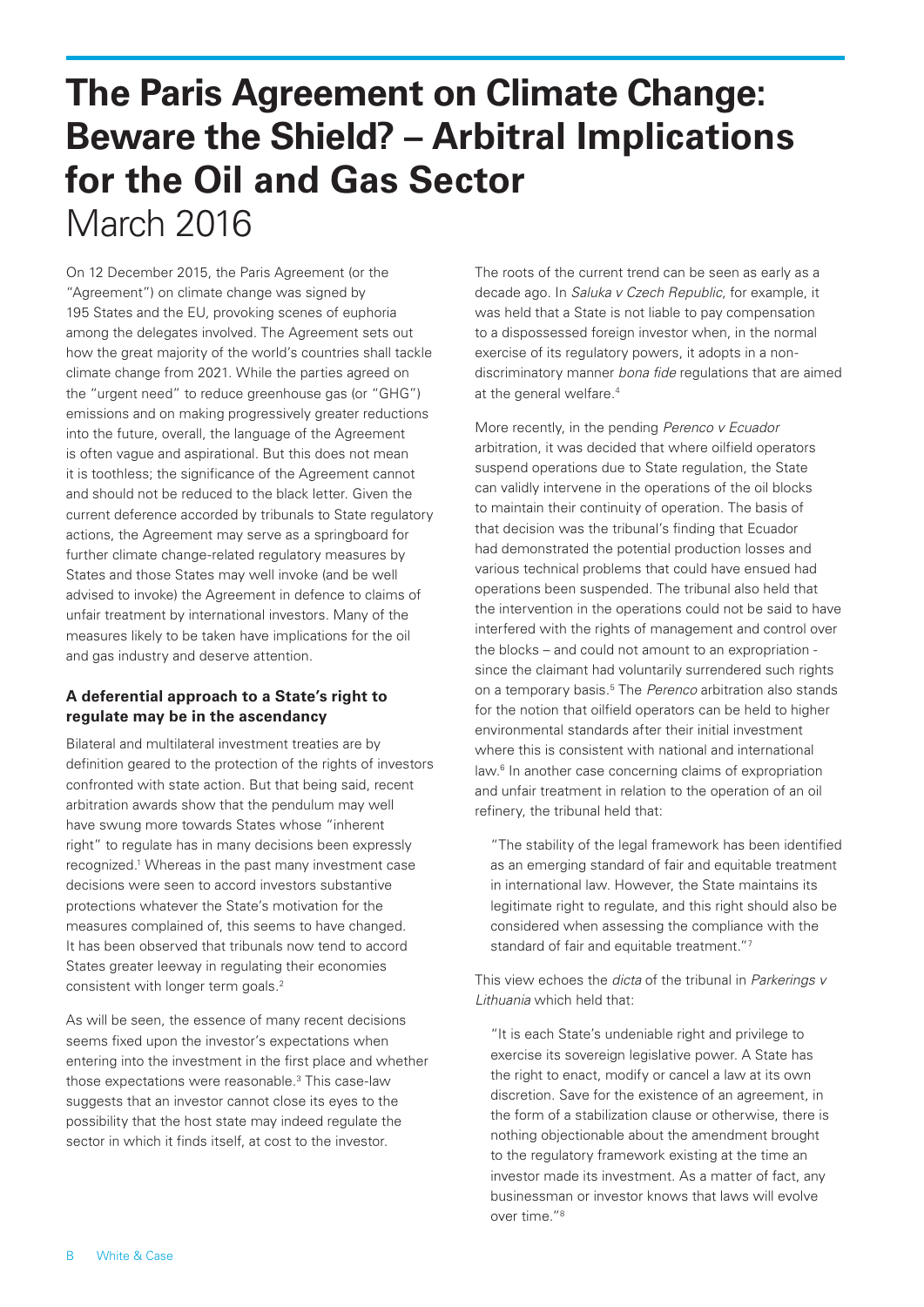*EnCana Corporation v Ecuador* is another example. That case concerned participation contracts for the exploration and exploitation of oil and gas reserves with an Ecuadorian State-owned entity. The company's claims involved VAT refunds to which the claimant's subsidiaries were allegedly entitled under Ecuadorian laws and regulations. In denying the Claimant's arguments concerning indirect expropriation, the tribunal held that issues of indirect expropriation would arise only if the impugned tax law was "extraordinary, punitive in amount or arbitrary in its incidence".9 It decided that it was for Ecuador to determine for the future the regime of its tax law, taking into account its international obligations.10 Similarly, in finding for the State in *Nations Energy v. Panama*, the tribunal held that the State had the right to regulate the conditions under which tax credits can be used.<sup>11</sup>

In light of the above, States anxious to ensure the Agreement achieves its aims – as they all profess to be – may well be encouraged by any apparent flexibility accorded to them in the arbitral arena. This is not a bad thing, but a tension may obviously exist where an investor finds itself subject to new measures not contemplated when undertaking the underlying investment.

### **Many measures potentially taken in line with the Agreement will affect the oil and gas sector**

As well as the above approach by tribunals, the scientific and political momentum which climate change action has attained – and the growing legal status of climate change principles e.g., the *Urgenda* case in the Netherlands – make a range of regulatory measures foreseeable.12 First and foremost are emission reduction targets. For example, the US Clean Power Plan (currently being challenged by 29 States and State Agencies) sets State-specific CO2 emissions reduction targets mainly concerning existing coal-fired power plants.13 The US also plans to adopt regulations to reduce methane emissions in the oil and gas sector, as stated in the US nationally determined contribution (a requirement for parties under the Agreement) published on 31 March 2015. Fiscal measures like carbon tax are also likely to feature. The awards in *EnCana* and *Nations Energy* are instructive in terms of how a tribunal may deal with claims relating to such tax or other fiscal measures that States may deploy under the umbrella of climate change regulation. Measures taken could also

take the form of reductions to subsidies or export credits available to carbon-intensive industries such as the oil and gas industry.

It should be noted that even in the areas expected to benefit from the Paris Agreement, such as renewables, uncertainty lies. This has been amply demonstrated by the claims brought against Spain, Italy and the Czech Republic under the ECT, as a result of those States having offered economic incentives for electricity generation by renewable means only to then scale back the relevant benefits when the global financial crisis struck in 2008. This is noteworthy in the context of tax credit systems such as the renewable energy tax credits adopted in the US in December 2015.14

In the recent *Charanne* decision for example, and consistent with the trend outlined above, the tribunal held that Spain's modification of its feed-in tariff regime for solar energy producers did not violate its FET obligations towards the claimants and did not constitute an expropriation. The company was still in operation and turning a profit and the claimants' rights were in the company not in its returns.15 As such, no expropriation had occurred.<sup>16</sup> Dismissing the FET claim, the tribunal found that Spain had not made specific commitments to the investors and their legitimate expectations could thus not be said to have been violated. Spanish law and court decisions indeed permitted Spain to modify its solar energy regulations and neither the government documents enticing the investment nor administrative registration of the project guaranteed any specific return.

An example of some of the design errors of renewable energy schemes in many European countries, including Spain, has been the development of an electricity tariff deficit. This deficit occurred because the amount in feed-in tariffs paid to energy producers increased out of proportion to the regulated tariffs paid by final consumers.<sup>17</sup> As the substantial incentives attracted more and more investors, the amount being paid in subsidies by Spain rose hugely, and the deficit increased. The need to scale back the subsidies in order to avoid unacceptable consumer energy price increases was one of the reasons for the scale back measures taken by Spain in the *Charanne* case.18 Other States will doubtlessly learn from such miscalculations when conceiving their own renewable energy schemes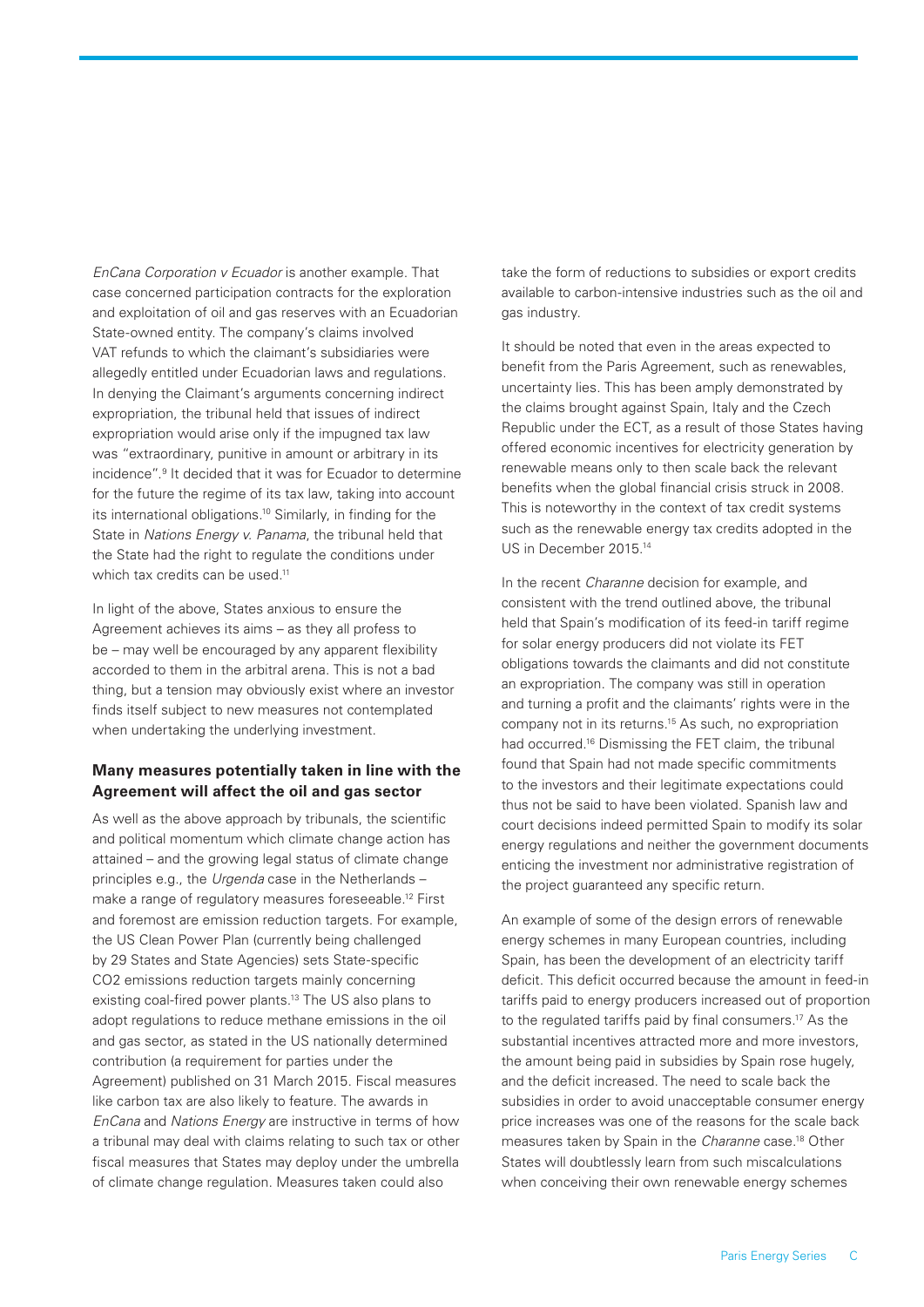## **The Paris Agreement on Climate Change: Beware the Shield? – Arbitral Implications for the Oil and Gas Sector** March 2016 (continued)

and the extent of such row backs will likely not therefore be as great in the future. But given the pace of technological development and the instability of many countries' economies, changes to such schemes cannot be ruled out, and investors could well be held to a standard by which they should have expected the same, and be estopped from seeking recourse.

Investors – in either carbon-intensive or carbon-friendly projects – would thus do well to undertake what may be called "climate change due diligence" before embarking on their investments. Oil and gas companies should take heed of legal developments in the host country and ideally obtain local legal advice as to the type of climate change regulation likely in that country. The recent *Charanne* award made clear that renewable energy investors' ignorance of indications that the investment régime in the host country may change is not necessarily an excuse. The investor should be aware of the regulatory and legal landscape before making its investment and cannot claim violation of legitimate expectations where this is not the case.

And if negotiating an investment contract, investors may thus wish to insert a stabilization clause which ensures greater protection in the event of regulatory change.19 Care should be taken, however, not to aim too high. Full freezing clauses may never be agreed and in any event may not be enforced due to the above concern surrounding undue restriction of State sovereignty, of which national courts are also mindful. Including an economic equilibrium clause providing for negotiation and, ultimately, third party determination such as arbitration, may be a better option. This is in line with the evolution of stabilization clauses which have become less restrictive of State regulatory power and now typically aim to ensure no more than a measure of predictability and protection from arbitrary State action. It also demonstrates a collegiate approach which favours enforceability of the clause.

States, for their part, may choose to insert environmental regulation exceptions when revising investment agreements such as Model BITs.20 By way of example, the US Model BIT 2012 has a reservation of rights clause for environmental regulation and enforcement.

Article 12(3) refers to the two State parties' discretion in relation to regulatory and compliance matters and "the allocation of resources to enforcement with respect to other environmental matters determined to have higher priorities." Similarly, the national treatment provision of the Indian Model BIT 2015 permits India to distinguish between investments on environmental grounds.<sup>21</sup> Such provisions may not be necessary in order that measures can validly be taken but they can provide greater certainty. States will also doubtless aim to make clear that COP21 obligations shall be taken seriously and that effect shall be given to them. Proposed regulations would thus be made publicly know as soon as possible. This may help to qualify the legitimate expectations of investors and thus to reduce the scope for investor claims based on alleged violations of such expectations. In terms of stabilization clauses, should a State or state entity be prepared to agree to the same, it will no doubt resist full freezing clauses. An obligation to achieve equilibrium through negotiation and, failing that, third party determination is therefore also preferable for States as for investors.

### *By Michael Polkinghorne and Risteard de Paor*

*The information in this article is for educational purposes only; it should not be construed as legal advice.*

*Copyright © 2009 White & Case llp*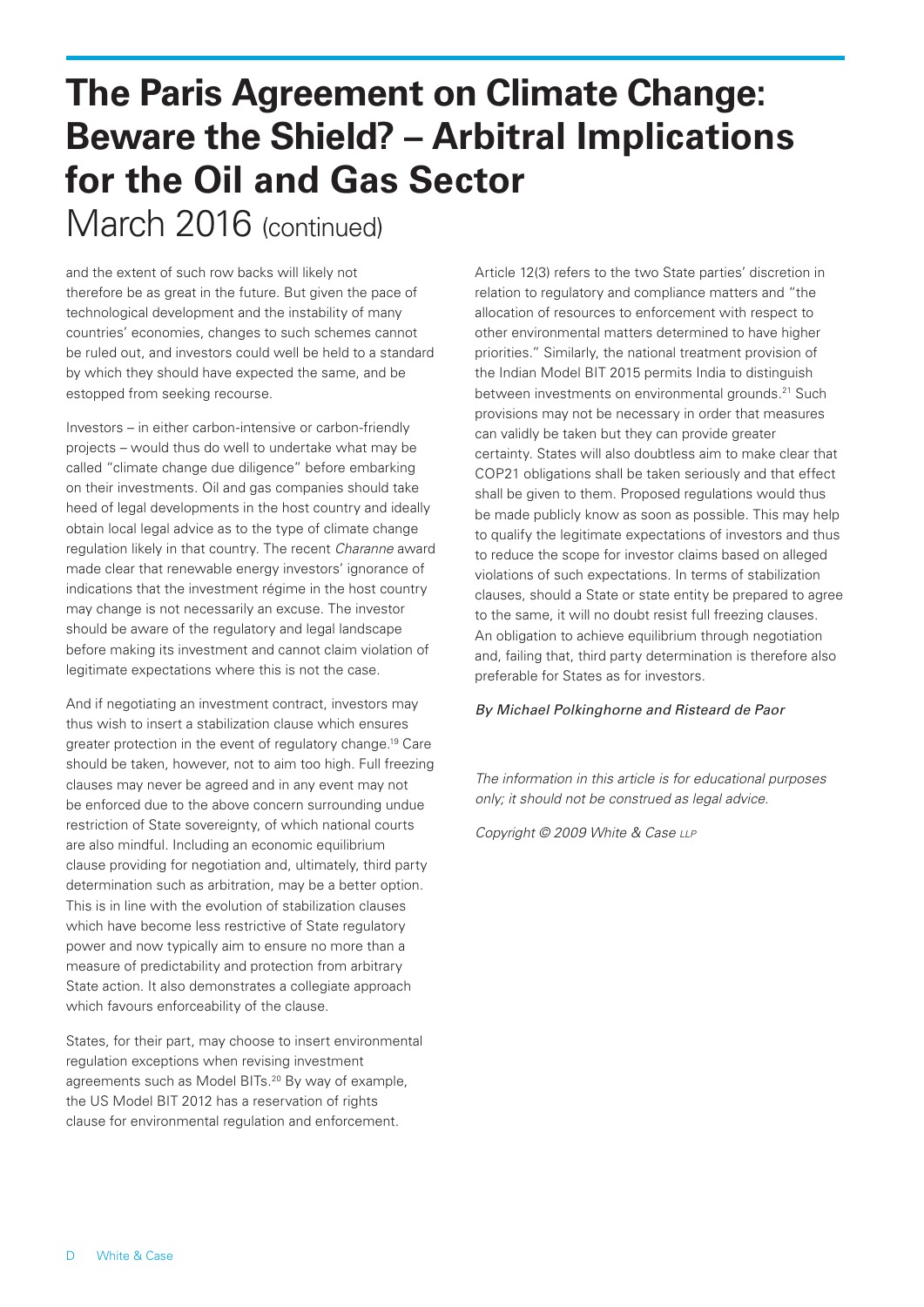

#### **Michael Polkinghorne** Partner, Paris

Michael Polkinghorne is a partner at White & Case, based in Paris. He specialises in oil and gas matters, and advises on both international arbitration and transactional issues in the sector.



**Risteard de Paor** Associate, Paris Risteard de Paor is an associate in the International Arbitration Group in Paris.

### **Endnotes**

- 1 *See*, for example, *ADC v Hungary*, ICSID Case No. ARB/03/16, Award, 2 October 2006, at para. 423; *AWG Group Ltd. v. Argentine Republic*, UNCITRAL, Decision on Liability, 30 July 2010, at para. 139; and *Daimler Financial Services AG v. Argentine Republic*, ICSID Case No. ARB/05/1, Award, 22 August 2012 at para. 100.
- 2 *See* Catherine M. Amirfar, 'Treaty Arbitration: Is the Playing Field Level and Who Decides Whether It Is Anyway?' in Albert Jan van den Berg (ed), L*egitimacy: Myths, Realities, Challenges*, ICCA Congress Series, Volume 18 (© Kluwer Law International; Kluwer Law International 2015) at pp. 755 – 775; Jorge E. Viñuales, 'Chapter VII, Investment Law and Sustainable Development: The Environment breaks into Investment Disputes', 1714, in Bungenberg, Griebel, Hobe, Reinisch, *International Investment Law*; and Heikki Marjosola, Chapter 32: Police Powers or the State's Right to Regulate in Meg N. Kinnear , Geraldine R. Fischer , et al. (eds), Building International Investment Law: The First 50 Years of ICSID, (© Kluwer Law International; Kluwer Law International 2015) pp.  $447 - 462$
- 3 The obligation which has been most successfully relied upon by claimants in investment treaty claims is the State's obligation to accord fair and equitable treatment (or "FET") to the investor (see, for example, Rudolf Dolzer & Christopher Schreuer, *Principles of International Investment Law* (2nd ed, 2012) at p. 130). Such FET provisions are typically considered to encompass respect for investors' legitimate expectations, even if such wording is not present in the clause. Legitimate expectations can derive from both specific commitments and from the host State's legal system (as confirmed recently in the *Charanne* award, at para. 494). However, as discussed, there appears to be an increasing emphasis by tribunals on striking a balance between the expectations of the investor and the State's right to regulate.
- 4 *Saluka v Czech Republic*, UNCITRAL, Partial Award, 17 March 2006, at paras. 253-265.
- 5 *Perenco Ecuador Limited v. Republic of Ecuador*, ICSID Case No. ARB/08/6, Decision on the Remaining Issues of Jurisdiction and on Liability, 12 September 2014 (or "*Perenco* Jurisdiction and Liability Decision"), at para. 705.
- 6 *Perenco Ecuador Limited v. Republic of Ecuador*, ICSID Case No. ARB/08/6, Interim Decision on the Environmental Counterclaim, 11 August 2015, (or "*Perenco* Interim Decision") at para. 347. In general, however, such changes may only be prospective and not retrospective (para. 357).
- 7 *Plama Consortium Limited v. Republic of Bulgaria*, ICSID Case No. ARB/03/24, Award, 27 August 2008, at para. 177.
- 8 *Parkerings-Compagniet AS v. Republic of Lithuania*, ICSID Case No. ARB/05/8, Award, 11 September 2007, at para. 332. These dicta place significant emphasis on stabilization clauses and were subsequently cited in *Yuri Bogdanov and Yulia Bogdanov v. Republic of Moldova*, SCC Case No. V091/2012, Final Award, 16 April 2013 and a similar approach was followed recently in the award in *Charanne B.V and Construction Investments S.A.R.L v The Kingdom of Spain*, SCC Case No. 062/2012.
- 9 *EnCana Corporation v Ecuador*, LCIA Case No. UN 3481, Award, 3 February 2006, at para. 177.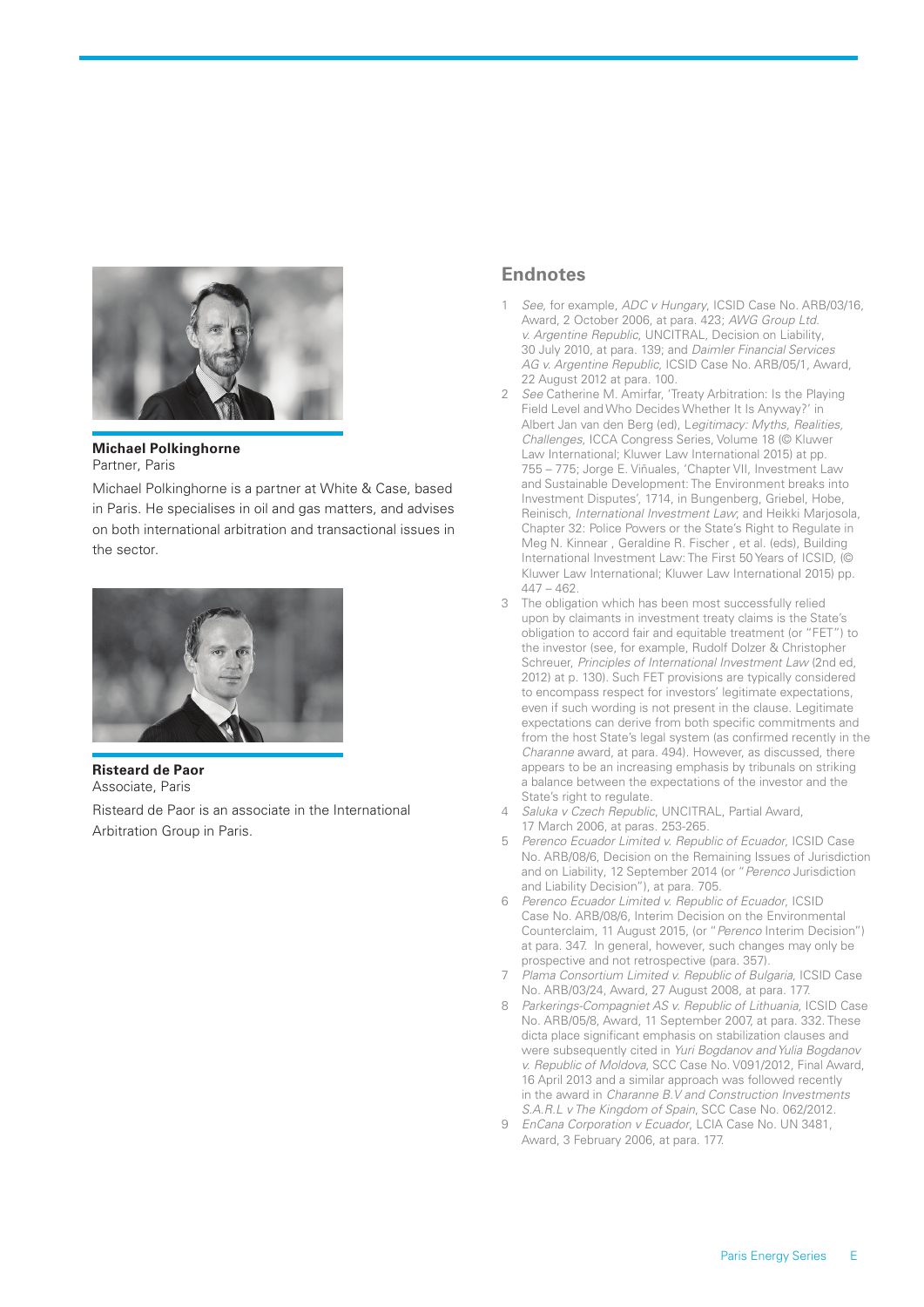# **The Paris Agreement on Climate Change: Beware the Shield? – Arbitral Implications for the Oil and Gas Sector**

March 2016 (continued)

- 10 *Ibid*, at para. 187.
- 11 *Nations Energy, Inc. and others v. Republic of Panama*, ICSID Case No. ARB/06/19, Award, 24 November 2010 [Spanish] at para. 690.
- 12 *Urgenda Foundation v The State of the Netherlands (Ministry of Infrastructure and the Environment)* [2015] Case C/09/456689/ HA ZA 13-1396. The Hague District Court ruled that States' legal obligations on climate change extend beyond international treaties and comprise an independent duty of care toward their citizens.
- 13 The Plan was challenged by 24 US States and State agencies before the D.C. Circuit Court and then by 29 parties in the US Supreme Court which stayed the Plan on 9 February 2016. Peabody Energy Corporation, one of the largest coal companies in the world, is reported to have already sought to prevent the coming into force of the Plan in the D.C. courts and other US coal companies are expected to follow suit. See Jessica Wentz, 'October 2015 Update to the Climate Change Litigation Chart' (Climate Change Blog, Columbia Law School, 9 October 2015) [http://blogs.law.columbia.edu/climatechange/2015/10/09/](http://blogs.law.columbia.edu/climatechange/2015/10/09/october-2015-update-to-the-climate-litigation) [october-2015-update-to-the-climate-litigation-chart/](http://blogs.law.columbia.edu/climatechange/2015/10/09/october-2015-update-to-the-climate-litigation)
- 14 This is also relevant to oil and gas companies like Repsol and Statoil who have begun to diversify their assets and invest in offshore windfarms.
- 15 *Charanne*, at paras. 459-462.
- 16 Note that only one of many series of reforms was challenged in this case and the Tribunal indicated that its findings should not influence other tribunals who may come to different conclusions on claims for FET breaches based on other State measures (at para. 542).
- 17 European Commission, 'Electricity Tariff Deficit: Temporary or Permanent Problem in the EU?', Economic Papers 534 (October 2014), Section 3.1.
- 18 *Charanne*, at para. 535.
- 19 In referring to stabilization clauses, the tribunal in *Perenco* stated that it was "well recognized" in investment treaty arbitration that States retain the flexibility to react to changing circumstances unless their relationship with an investor has been stabilized. See *Perenco*, Jurisdiction and Liability Decision, at para. 586.
- 20 Ecuador is an example of a State having gone further and has inserted provisions in its Constitution which grant rights to Nature itself and includes State obligations to take precautionary measures for the protection of the environment (see Chapter 7 of the Ecuadorian Constitution).
- 21 Indian Model BIT 2015, arts 4(1) and 4(5).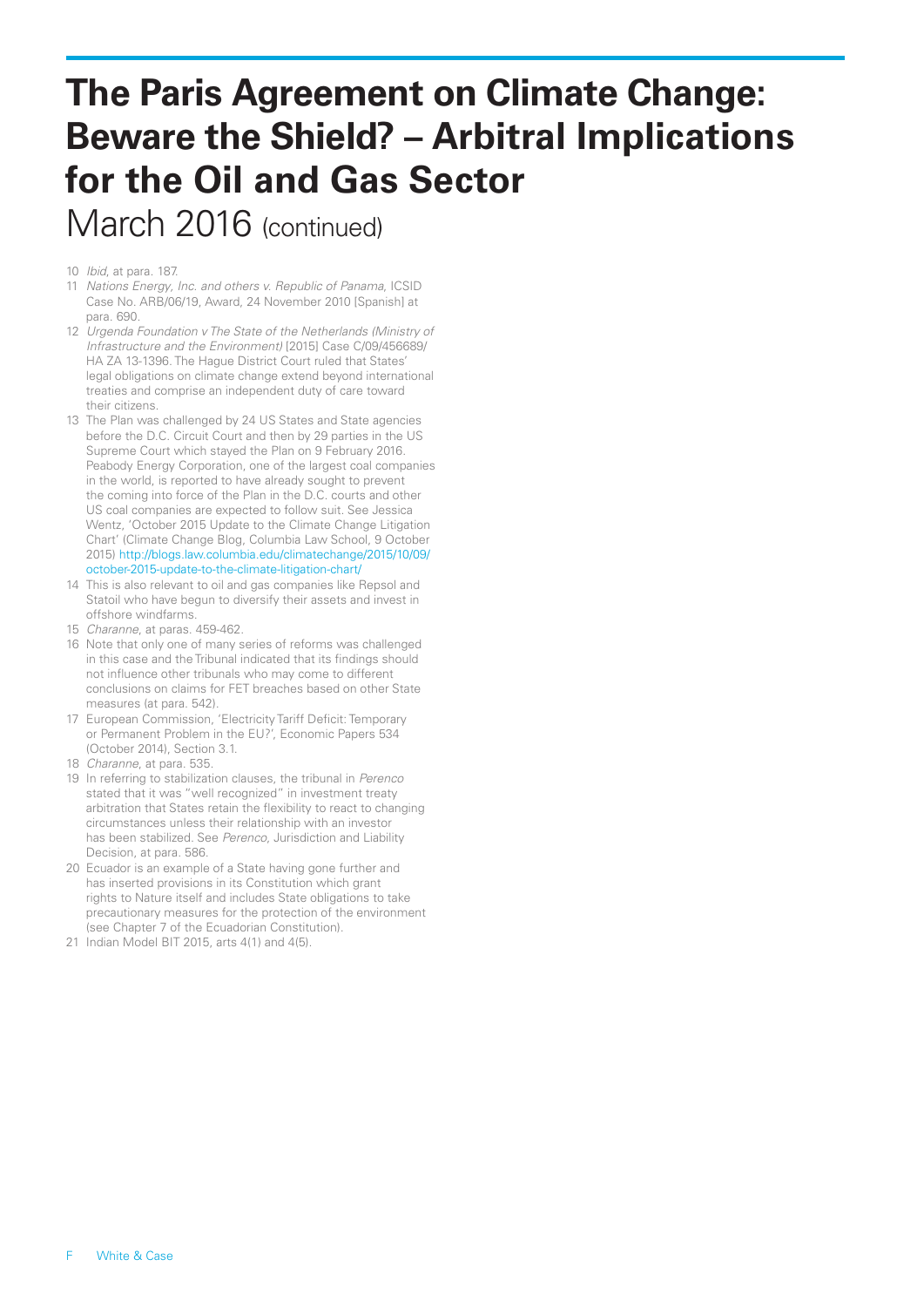### **Contact us**

### **Americas**

### **Europe, Middle East and Africa**

**Los Angeles T** +1 213 620 7700

**Mexico City T** +52 55 5540 9600

**Miami T** +1 305 371 2700

**New York T** +1 212 819 8200

**São Paulo T** +55 11 3147 5600

**Silicon Valley T** +1 650 213 0300

**Washington, DC T** +1 202 626 3600

**Abu Dhabi T** +971 2 611 3400

**Almaty T** +7 727 258 26 50

**Ankara T** +90 312 442 5680

**Astana T** +7 717 258 26 50

**Berlin T** +49 30 880 911 0

**Bratislava T** +421 2 5441 5100

**Brussels T** +32 2 219 16 20

**Doha T** +974 440 64300

**Dubai T** +971 4 381 6200

**Düsseldorf T** +49 211 49195 0

**Frankfurt T** +49 69 29994 0

**Geneva T** +41 22 906 9800

### **Hamburg T** +49 40 35005 0

**Helsinki**

**T** +358 9 228 641 **Istanbul T** +90 212 275 7533

**Johannesburg T** +27 11 341 4000

**London T** +44 20 7532 1000

**Madrid T** +34 91 787 6300

**Milan T** +39 02 00688 300

**Moscow T** +7 495 787 3000

**Paris T** +33 1 55 04 15 15

**Prague T** +420 255 771 111

**Stockholm T** +46 8 506 32 300

**Warsaw T** +48 22 50 50 100

### **Asia**

**Beijing T** +86 10 5912 9600

**Hong Kong T** +852 2822 8700

**Seoul T** +82 2 6138 8800

**Shanghai T** +86 21 6132 5900

**Singapore T** +65 6225 6000

**Tokyo T** +81 3 6384 3300